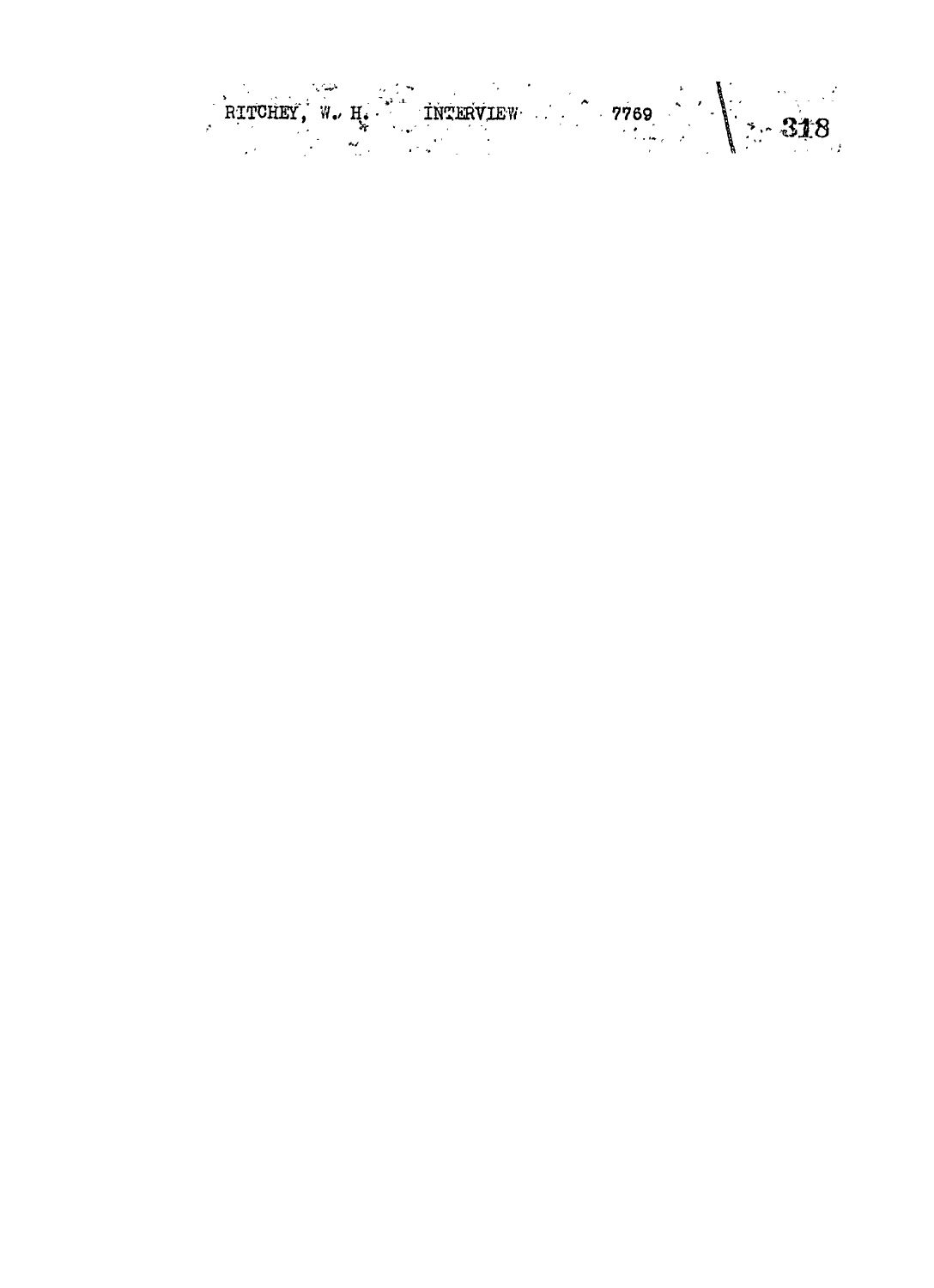|                                                                                                                                                                                                                                                                                                                                                                                        | RITCHEY, W. H. & INTERVIEW.   |                | $\pm 7.769$ .                               |       |                         |
|----------------------------------------------------------------------------------------------------------------------------------------------------------------------------------------------------------------------------------------------------------------------------------------------------------------------------------------------------------------------------------------|-------------------------------|----------------|---------------------------------------------|-------|-------------------------|
|                                                                                                                                                                                                                                                                                                                                                                                        |                               |                | Form $A-(S-M9)$                             |       |                         |
|                                                                                                                                                                                                                                                                                                                                                                                        |                               | BIOGRAPHY FORM |                                             |       | -319                    |
|                                                                                                                                                                                                                                                                                                                                                                                        | WORKS FROGRESS ADMINISTRATION |                |                                             |       |                         |
|                                                                                                                                                                                                                                                                                                                                                                                        |                               |                | Indian-Pioneer History Project for Oklahoma |       |                         |
|                                                                                                                                                                                                                                                                                                                                                                                        |                               |                |                                             |       |                         |
|                                                                                                                                                                                                                                                                                                                                                                                        |                               |                |                                             |       |                         |
|                                                                                                                                                                                                                                                                                                                                                                                        |                               |                |                                             |       |                         |
|                                                                                                                                                                                                                                                                                                                                                                                        |                               |                |                                             |       |                         |
| Field Worker's name flula austin                                                                                                                                                                                                                                                                                                                                                       |                               |                |                                             |       |                         |
| This report made on (date) October 5,                                                                                                                                                                                                                                                                                                                                                  |                               |                |                                             |       | $\cdots$ $\cdots$ 193 7 |
|                                                                                                                                                                                                                                                                                                                                                                                        |                               |                |                                             |       |                         |
|                                                                                                                                                                                                                                                                                                                                                                                        |                               |                |                                             |       |                         |
| 1. $N^{\text{aff}}$ $\qquad \qquad$ $\qquad \qquad$ $\qquad \qquad$ $\qquad \qquad$ $\qquad \qquad$ $\qquad \qquad$ $\qquad \qquad$ $\qquad \qquad$ $\qquad \qquad$ $\qquad \qquad$ $\qquad \qquad$ $\qquad \qquad$ $\qquad \qquad$ $\qquad \qquad$ $\qquad \qquad$ $\qquad$ $\qquad \qquad$ $\qquad$ $\qquad$ $\qquad$ $\qquad$ $\qquad$ $\qquad$ $\qquad$ $\qquad$ $\qquad$ $\qquad$ |                               |                | γ.                                          |       |                         |
| 2. Fost Office Address Durant, Oklahoma                                                                                                                                                                                                                                                                                                                                                |                               |                |                                             |       |                         |
| 3. Residence address (or location) 1201 west hain                                                                                                                                                                                                                                                                                                                                      |                               |                |                                             |       |                         |
| 4. DATE OF BIRTH: Month October                                                                                                                                                                                                                                                                                                                                                        |                               |                | $\frac{1}{2}$ Day $\frac{1}{2}$ Year 1871   |       |                         |
| 5. Place of birth Cook County, Texas                                                                                                                                                                                                                                                                                                                                                   |                               |                |                                             |       |                         |
|                                                                                                                                                                                                                                                                                                                                                                                        |                               |                |                                             |       | $\mathcal{L}$           |
| 6. Name of Father John D. Ritchey                                                                                                                                                                                                                                                                                                                                                      |                               |                | Place of hirth                              | Texas |                         |
| Other information about father                                                                                                                                                                                                                                                                                                                                                         |                               |                |                                             |       |                         |
| 7. Name of Mother Eliza Harris                                                                                                                                                                                                                                                                                                                                                         |                               |                | Place of birt. Arkansas                     |       |                         |
| Other information about mother                                                                                                                                                                                                                                                                                                                                                         |                               |                |                                             |       |                         |
| र देखें                                                                                                                                                                                                                                                                                                                                                                                |                               |                |                                             |       |                         |

Notes or complete narrative by the field worker dealing of the life and story of the arron interviewed. Refer to Manual for sure red schjects and questions. Continue-on blank sheets if, necessary and stach firmly to this form. Number of sheets attached .<br>الاست التي يتم المرض المجموع بن المجموع المجموع المجموع المجموع المجموع المجموع المجموع المجموع المجموع المجموع<br>المجموع المجموع المجموع المجموع المجموع المجموع المجموع المجموع المجموع المجموع المجموع المجموع المجموع الم  $\frac{1}{2}$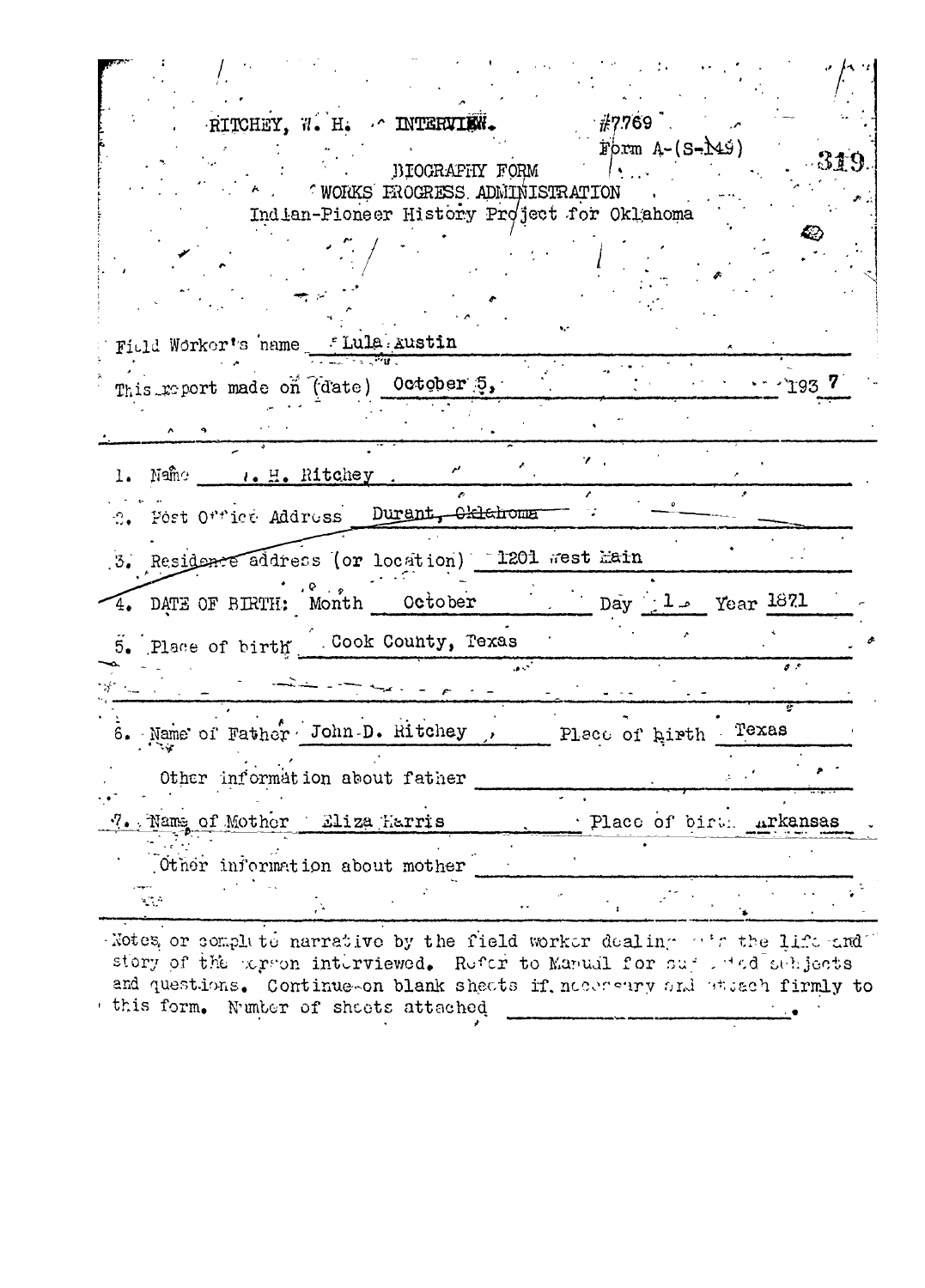**INTERVIEW** 

Interview with  $M$ . H. Ritchey 1201 Nest Main. Durant Okla

Interviewer - Lula Austin. Indian-Pioneer History, S-149 October 5,1937

Mr. Ritchey, who has been practicing law in Durant since 1896, states: A client of mine, a white man, married an Indian and she died and he re-married this time a white woman but he had his Indian rights to property and pretty soon the last wife tired of the. man and sought a divorce. Suit had to be filed in district court sitting at Mayhue, Blue County, Choc-The only means of getting to layhue was taw Nation. in a wagon and the party had to start the day before the date for trial and stay over night at Boswell, then just on the map. Next morning we drove out to the court grounds where there were two houses; a one room court house for judge, clerk, attorney, sheriff and deputies, clients, lawyers, witness and spectators. The other room was the county jail.

There was little use for a jail; Sven Indians when condemned to be shot always returned on the day appointed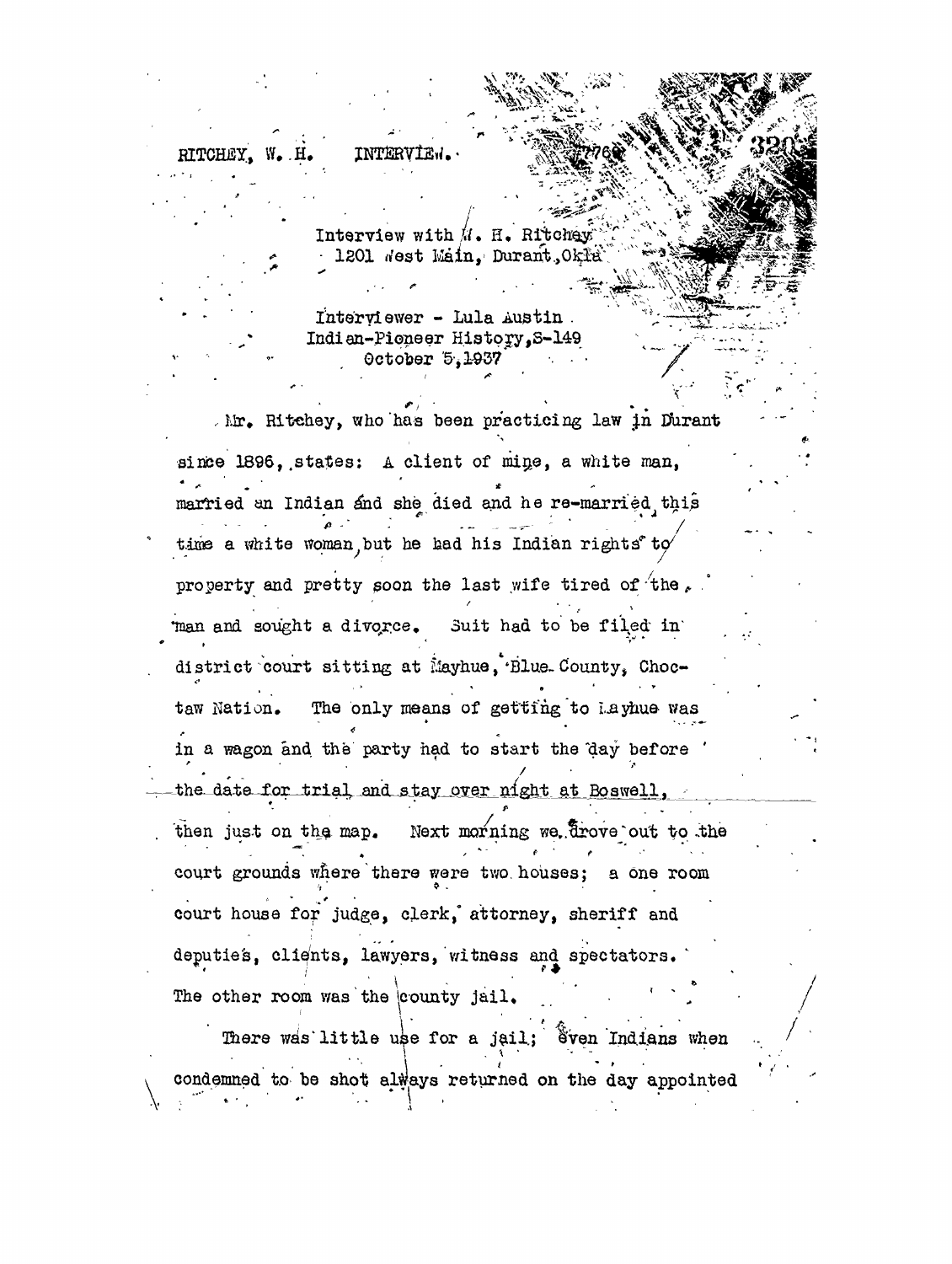**TCHRY** 

## for execution.

. The district judge, W. W. Hampton a  $full$  blood, was a very large man.  $\sim$  He was six feet  $\sin x$  inches in height and weighed over three, hundred pounds. 'He was very kindly disposed and prompt and courteous in the dispatch of court business. A diverce was granted to this white couple and at 10 o'clock  $\mathbb{A}^N$ . the party **I** iarted back to Durant  $\begin{bmatrix} 1 & 1 & 1 \\ 1 & 1 & 1 \\ 1 & 1 & 1 \end{bmatrix}$ started back to Durant and it rained the entire time . The  $m$ ite woman got a goodly

 $\overline{\mathbf{2}}$ 

#7769.

821

 $'$  part of her divorced  $\lim_{s\to s}$  and  $s$  property. He had gotten this property from his Indian wife.

 $A$ e. arrived in Durant, which was then a village of five hundred people,' October' 22, 1896 and a few days later a celebrated Choctaw Indian. Tandy Folsom, was pointed out to xs and we were told of his feats of daring. He had strapped to his saddle a very large bere dinchester and to his belt one or more large pistols, Across the street from the present Bryan Hotel on the north was a two story frame structure with Dr, W.'A,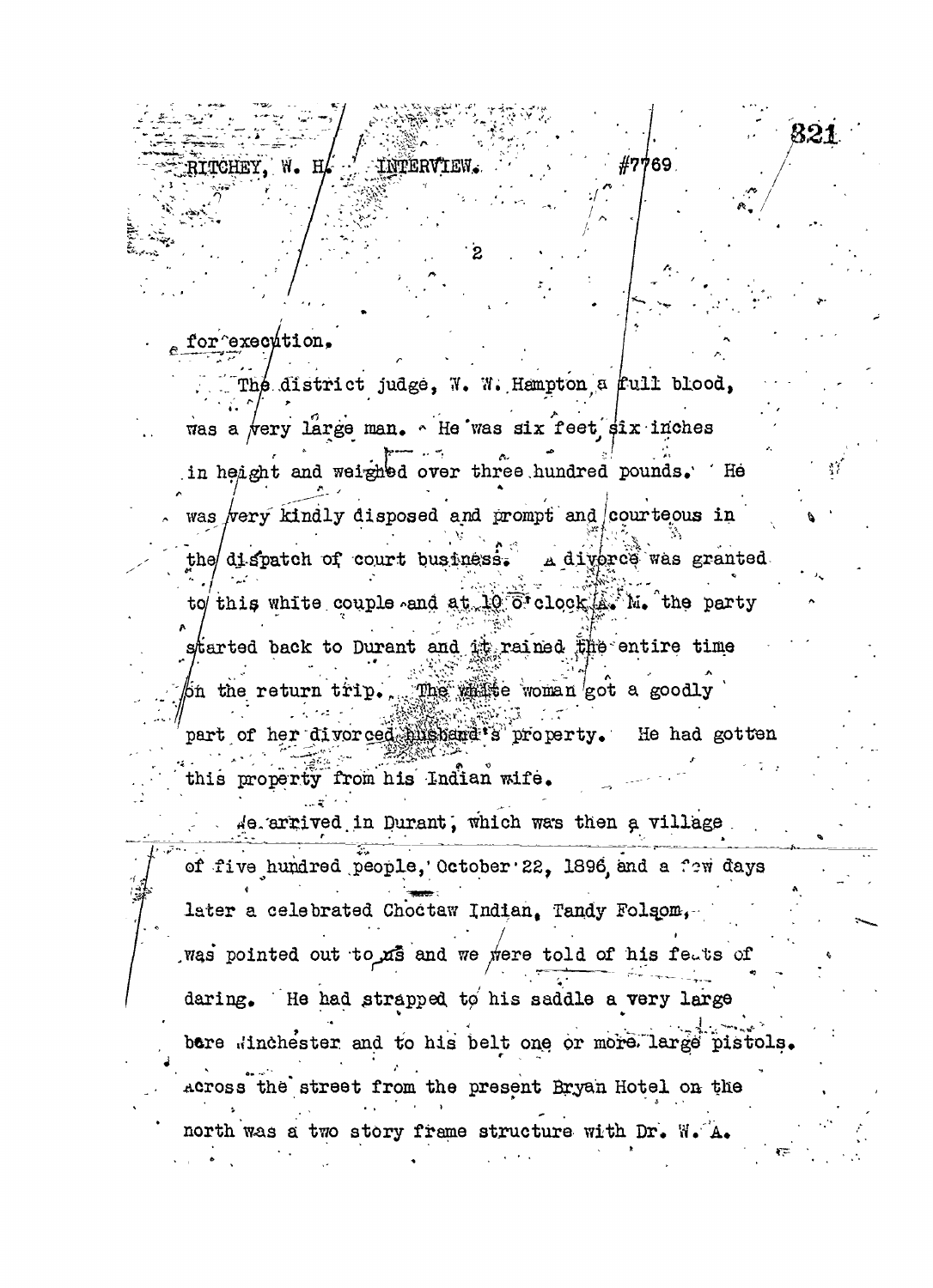**/ ,** RITCHEY. W. H. ANTERV

Clark/on the.ground floor with  $\hat{a}$  stock of drugs and sundries and over-head the Masonic and Odd Fellows- $\frac{4}{\pi}$  , we in the South and the dge rooms Whe're the Bast was in the South and the west in the North but where the white man and the Indian Traternized.

**OO**

/ Across/t'ne street a man known as. Banker Jones started a (bank but it lasted only a short time and he closed his doors. Tandy Folsom had  $270.00$  or  $380.00$  in this bank. .Folsom came to town and heard. that the bank had closed its doors and he looked  $\mathcal{L} = \mathcal{L} \mathcal{L} = \mathcal{L} \mathcal{L} \mathcal{L} = \mathcal{L} \mathcal{L} \mathcal{L} \mathcal{L} = \mathcal{L} \mathcal{L} \mathcal{L} \mathcal{L} = \mathcal{L} \mathcal{L} \mathcal{L} \mathcal{L} \mathcal{L} \mathcal{L} = \mathcal{L} \mathcal{L} \mathcal{L} \mathcal{L} \mathcal{L} \mathcal{L} \mathcal{L} \mathcal{L} \mathcal{L} \mathcal{L} \mathcal{L} \mathcal{L} \mathcal{L} \mathcal{L} \mathcal{L} \mathcal{$ banked jones up and asked for, his money, Mr, Jones, told him that the bank was "broke" and that he could not hay and Folsom said to him sharply, "You get my money or I'll kill you." Mr. Jones made some inquiry as to Folsom's threat and succeeded in borrowing enough as  $\mathcal{A}$  as  $\mathcal{A}$  threat and succeeded in borrowing enough enough enough  $\mathcal{A}$  $U_{\rm eff}$  to pay off the debt and thus saved  $\sigma$  the debt and thus saved  $\sigma$  . Thus satisfies the debt and thus life . In the southern part of  $\mathbf{x}$  is now Bryan County,  $\mathbf{x}$  is now Bryan County,  $\mathbf{x}$ IDBIWAAN I870 ANG I880. many horges ang cattl**e w**ara /betvfeen 1870 and 1880^, many horses and cattle were , . stolen. These horses and cattle were carried to'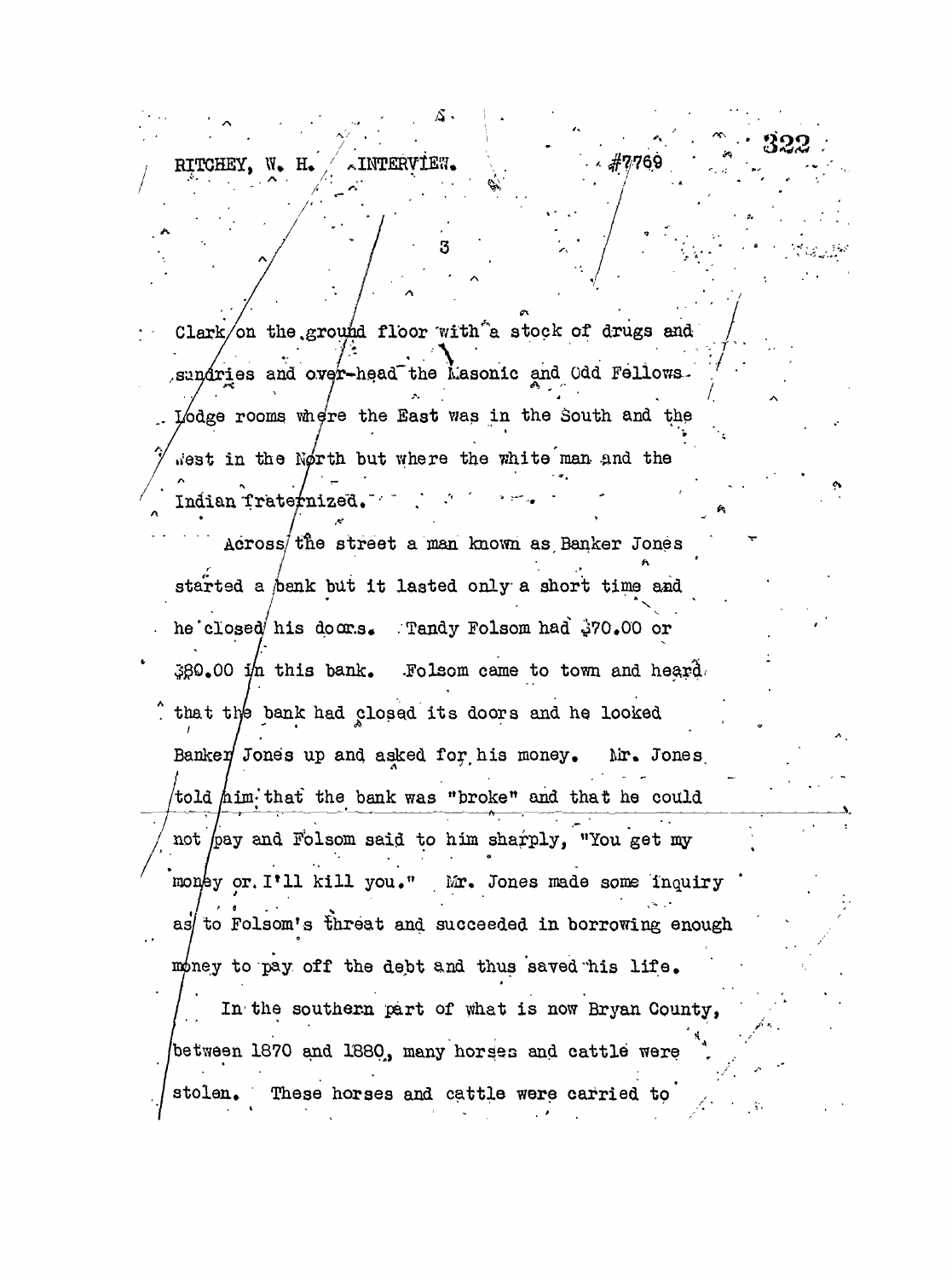**- f "", ^ ,**

Texas just across Red River where it was -hard to >•-.•••• • - . • *. \ \*••.-. '* find and identify the thief. Frequently the Indians whose horses and cattle had been stolen, took the law into their own hand's.  *f*

**'**  $\frac{1}{2}$ 

**4 \ \**

The story in the story if the south of Bennington two men who were full blood Indian citizens and property owners had apprehended a man in the act of stealing and had proceeded to hang him. but about the time the thfef was strung up to a limb Jim Martin, a'negro in'the country, came up and saw the proceedings. For fear of discovery the Indians concluded to hang Jim too but he partially satisfied them with his promise of silence; later they became .afraid and tested Martin by sending someone to the hegro in an effort to pump him. The questioner plied him with all sorts of inquiries and applied all kinds of threats and promises and even went into de kinds of the threats and promises fitnd evolutions for  $\mathcal{A}$ tails to show Jim that he knew about as much as Jim did of the hanging but the negro remained steadfast.